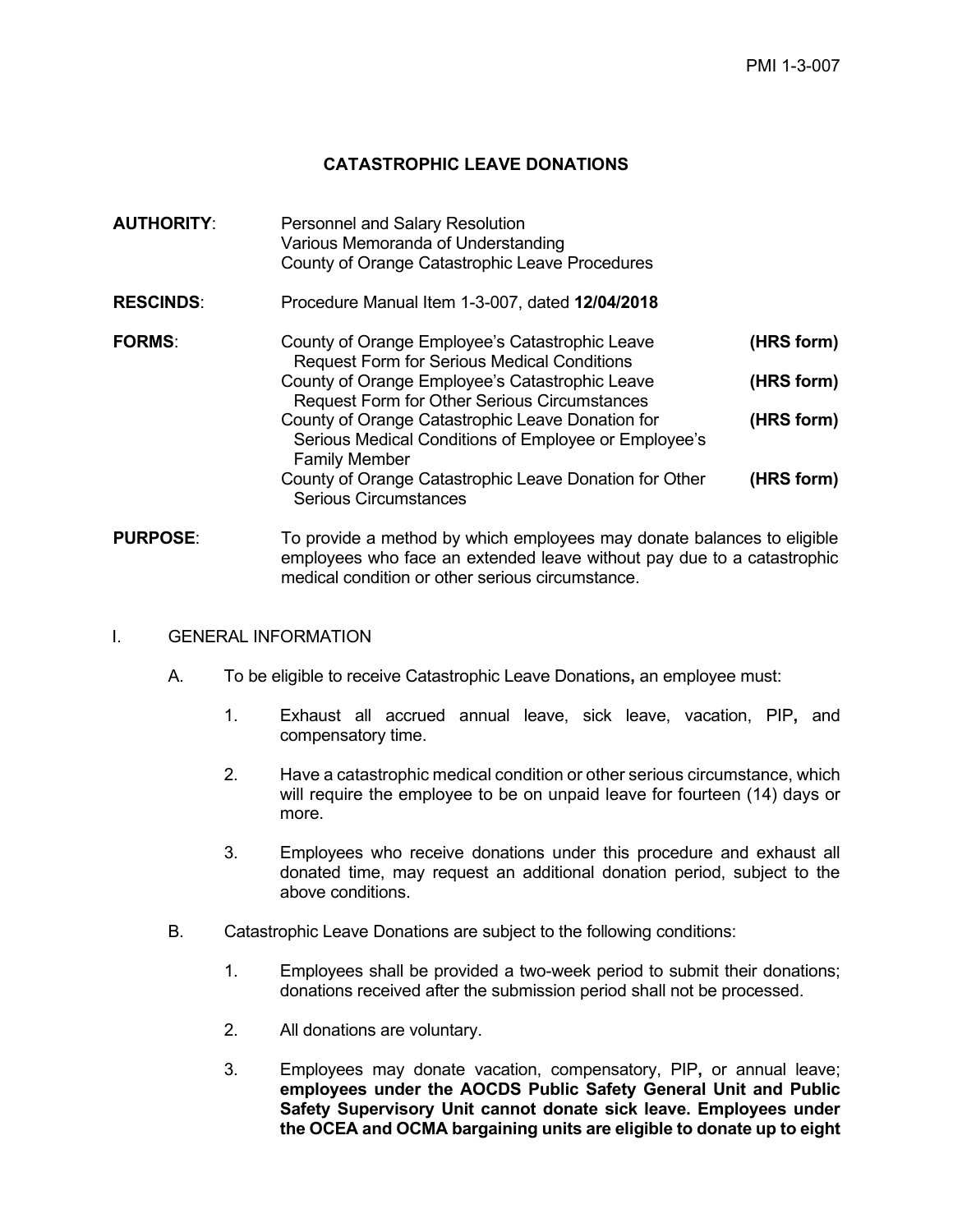### **(8) hours of health care/sick leave per fiscal year, once annual leave balances are exhausted.**

- 4. Donations must be a minimum of two (2) hours, but cannot exceed twentyfour (24) hours; all donations must be made in whole-hour increments.
- 5. All donations are irrevocable.
- 6. Donations will be transferred on a straight hour-for**-**hour basis.

### II. PROCEDURE

- A. To apply for Catastrophic Leave Donations:
	- 1. The employee (or designee) must complete the applicable request form and submit it to Human Resource Services (HRS) **Return-to-Work (RTW)**.
	- 2. For a catastrophic leave request for medical reasons, attach a statement from the attending physician (on letterhead) to the request form, which includes:
		- a. The employee's need for an extended medical leave,
		- b. The nature of the illness or injury, and
		- c. The estimated period the employee will be off work, i.e. estimated date of return.
	- 3. For catastrophic leave requests for other serious circumstances, the employee must attach a letter to the request form, which includes:
		- a. The employee's need for an extended leave,
		- b. Explanation and documentation of the "serious circumstance", and
		- c. The estimated period the employee will be off work, i.e. estimated date of return.
	- 4. The written request for donations should be submitted four (4) weeks prior to the anticipated exhaustion date of the employee's accrued balances in order to allow for processing and avoid a lapse in pay and benefits.
- B. Upon receipt of a request for Catastrophic Leave Donations, HRS **RTW** staff shall:
	- 1. Confirm the employee's eligibility for catastrophic leave and review the submitted request forms for completeness. Incomplete request forms will be returned to the employee for revision.
	- 2. The employee will be notified directly if their request for Catastrophic Leave Donations is not approved.
	- 3. If approved, HRS **RTW** staff will prepare the Catastrophic Leave Donation form and send via email to the County Catastrophic Leave contact list for